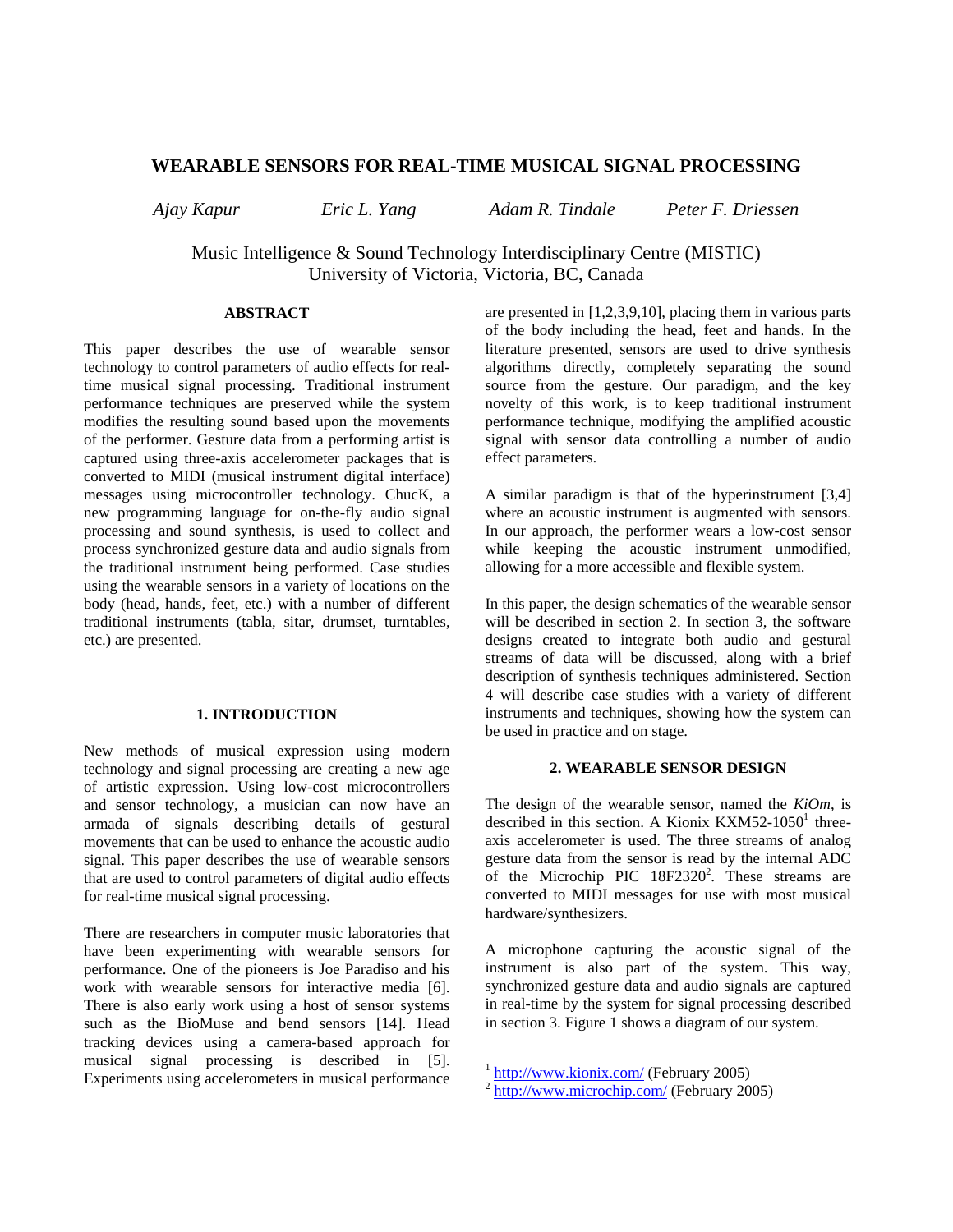

**Figure 1. Diagram of synchronized audio and gesture capture system** 

#### **3. AUDIO SIGNAL PROCESSING**

This section will present ChucK, a software used for audio signal processing using both streams of data. The different synthesis algorithms that we use for experimentation will also be described.

#### **3.1. ChucK**

ChucK [11,12,13] is a real-time audio signal processing language built for musical applications at the Princeton Soundlab. ChucK is a text-based language that offers expressivity of other text-based languages along with the ease of visual patching languages like Max/MSP [7] and Pure-Data [8]. ChucK is well suited for signal processing applications because of its strong timed nature. ChucK is able to guarantee sample accurate processing of different threads, and allows for these different processes to run at any given sampling rate. Thus, it is easy to capture and synchronize two streams of data sampled at different rates as the case in our design.

#### **3.2. Synthesis Algorithms**

For the initial experiments, a number of traditional synthesis algorithms and digital audio effect processors were implemented.

The first algorithm was a FIR comb filter. A FIR comb filter adds a delayed version of the input signal with its present input signal. There are two parameters to tune the filter: *T* that is the amount of delay, and the *g* the amplitude of the delayed signal. The difference equation is given by [15]:

$$
y(n) = x(n) + gx(n-M)
$$
  

$$
M = T / f_s
$$
  

$$
H(z) = 1 + gz^{-M}
$$

The acceleration data from the wearable sensor can be used to control values of *T* and *g* on the acoustic signal *x(n)*.

Vibrato[15] is an algorithm which periodically varies the time delay at a low rate to produce a periodic pitch modulation. Typical values are 5 to 10 ms for average delay time, and 5 to 14 Hz for the low-frequency oscillator; parameters which two axes of acceleration from the *KiOm* control.

When a comb filter is combined with a modulating delayline, a flanger, chorus, slapback and echo effects are produced. If an FIR comb filter and a delay between 10 and 25 ms are used, a doubling effect known as slapback occurs. If an FIR filter with a delay greater then 50 ms is used, an echo is heard. If the delay time is continuously varied between 0 and 15 ms, an effect known as flanging occurs. If the delay line is varied sporadically between 10 and 25 ms, a chorus effect occurs [15]. The *KiOm* is used to control parameters to all these different algorithms.

#### **4. CASE STUDIES**

This section describes different experiments with a variety of instruments to show the versatility and evolvement of our system.

Figure 2 shows our first experiments with a drumset performance. The wearable prototype sensor was first placed on the hands of the drummer during performance. The drummer was told to play with traditional technique. Because of the rhythmic nature and movement of the drummer's hands during the performance, using the gesture-captured data to effect the sounds of the drums was successful. Our favorite algorithms were controlling parameters of the comb filters and the flanger. Similar results were obtained by placing the sensors on the feet of the drummer while playing bass drum.

Our next experiment was with hand drumming on the traditional North Indian Tabla as seen on the left of Figure 3. Again, a traditional performance obtained rhythmic gesture capture data which musically combined as parameters to the various synthesis algorithms. Another method was to place the sensor on the head of a performer, as shown on the right of Figure 3. Here it is attached to a headset (headphones with boom microphone) so that the performer can sing and control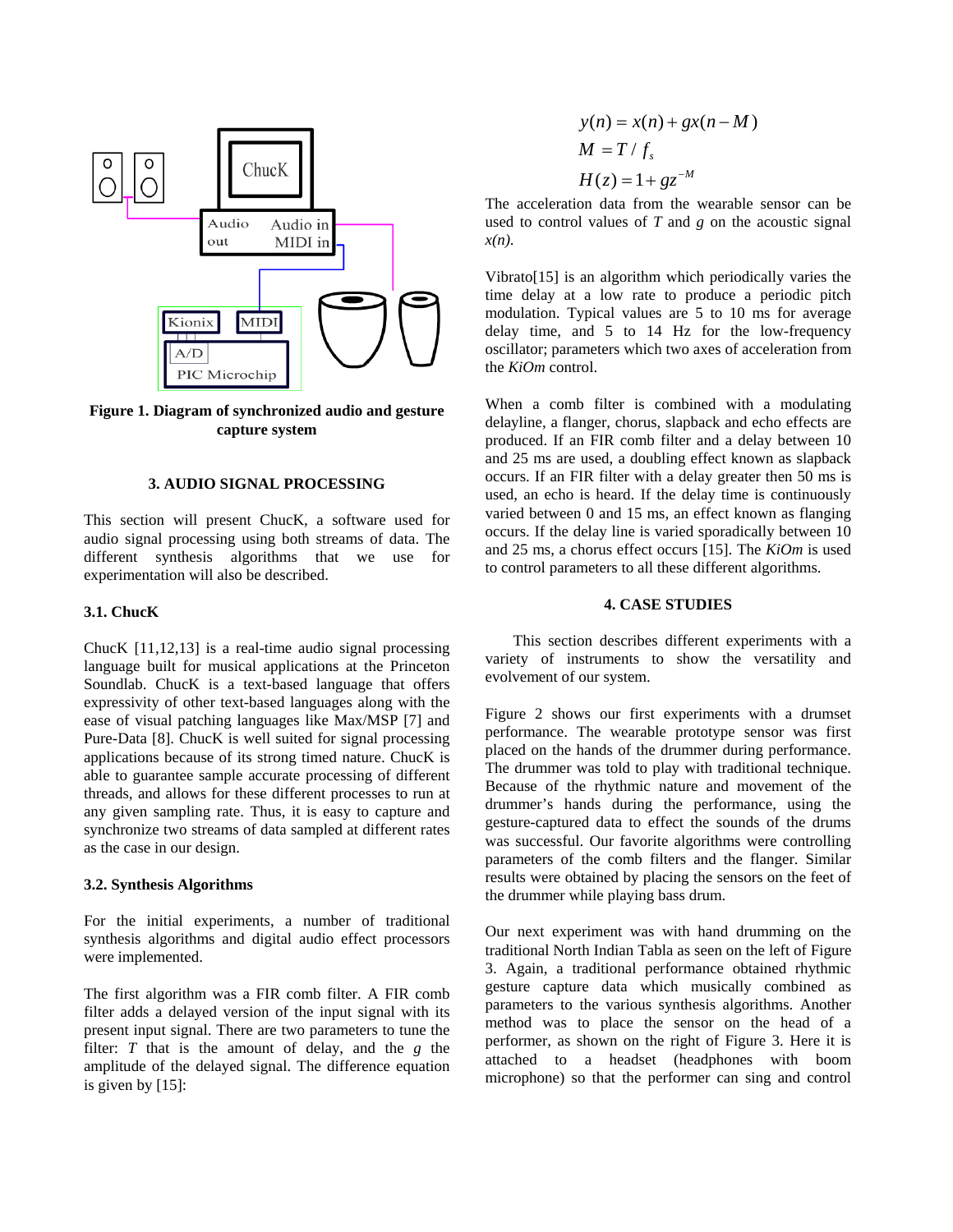the DSP parameters with head motions, thus leaving the hands of feet free to gesture to the audience. Another method is for the performer to play a traditional instrument wearing the headset, replacing the need for foot-pedals, knobs and buttons to control synthesis parameters. An example where this might be useful is during Sitar performance, in which the musician traditionally sits on the floor, and whose hands are occupied, leaving only the head to control parameterization. This was the initial experiment administered by the first author described in [3], which initiated this research.



**Figure 2. Wearable sensors used for a drumset performance** 



**Figure 3. Wearable sensor used for a Tabla performance (left). Set up for using on head of performer (right).** 



**Figure 4. Wearable sensor used to capture scratching gesture of turntablist (left). Wearable sensor used in conjunction with live Computer Music Performance using ChucK (right).** 

More experiments include performances with a turntablist who was scratching vinyl records with the *KiOM* placed on the hand (Figure 4 (left)), similar to the drum experiments. By the third author's interest, we administered experiments on a computer music performance, in which a performer uses a keyboard and mouse of a laptop, with a *KiOm* to capture gestures to control parameters of synthesis algorithms as shown on the right of Figure 4.

We have also experimented with musicians playing guitar, bass, saxophone and trumpet.

## **5. CONCLUSION**

We have described the development of a framework for wearable sensor technology to control parameters of audio effects for real-time musical signal processing. Gesture data from a performing artist is captured using three-axis accelerometer packages that are converted to MIDI messages and control parameters of audio effects modifying the acoustic signal.

There are various directions for future work. We have planned to evolve to a wireless system, but are wary because problems described in [1]. The system needs to be full proof for performance on stage in which wires offer the desired reliability. We are interested in integrating other sensors like gyroscopes and magnetometers, to get position accurate data. We are interested in the effect of dancers wearing the sensors to control parameter of DSP algorithms and modifying the music. We are also interested in the possibility of our sensor package being used to sonify movements of patients with neurological motion disorders, in order to help diagnosis.